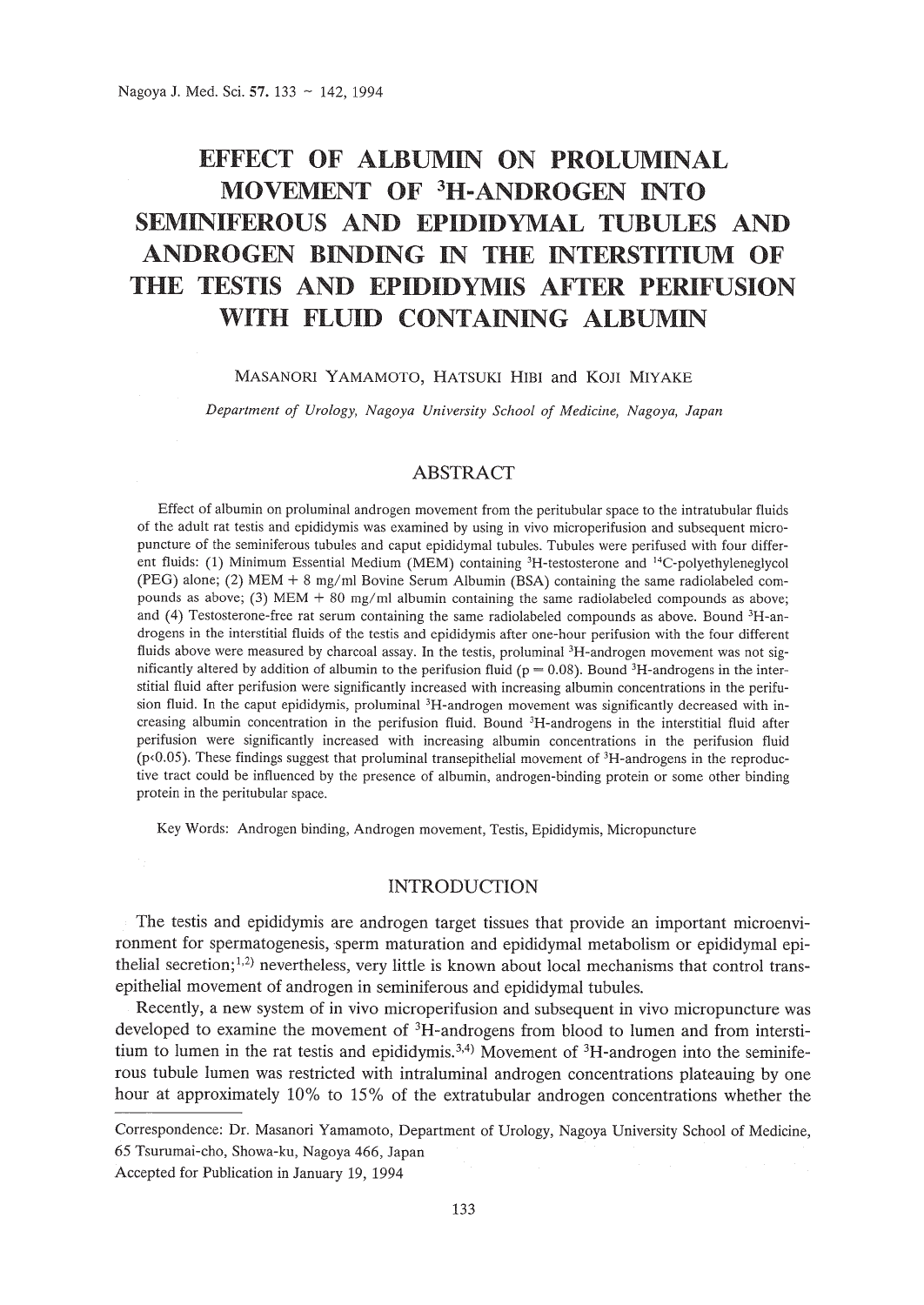$3H$ -androgen originated in the vascular or interstitial space.<sup>3)</sup> Additionally, androgen movement from the interstitium to the lumen in the testis was not altered by a 10-times higher concentration of  ${}^{3}H$ -testosterone in the perifusion fluid.<sup>5)</sup> In the caput epididymis, intraluminal  ${}^{3}H$ -androgen plateaued at approximately 35% of the vascular 3H-androgen concentrations, but when <sup>3</sup>H-androgens were perifused around the tubules, movement of <sup>3</sup>H-androgen occurred against a concentration gradient.<sup>3,4)</sup> This uphill movement was subject to competitive inhibition with 10 times and 100 times the concentration of 3H-testosterone.

The importance of these findings is that there is a fundamental difference in androgen movement across the seminiferous and epididymal epithelia. The mechanism underlying this difference may involve differences in androgen binding to some protein in the interstitial space. Physiological studies have indicated that there is a substantial concentration of serum albumin in the interstitial tissue of the rat testis. 6) Testicular interstitial fluid exhibits essentially the same concentration of albumin as is found in serum.6) Since serum albumin is the principal carrier protein for testosterone in the plasma and interstitial fluid of rats, $12$ ) its abundance in the interstitial tissue space could influence proluminal androgen movement. The present study was undertaken to determine whether or not androgen binding to albumin or some other protein in the interstitial compartments of the testis and epididymis affects movement of <sup>3</sup>H-androgen into the tubules of those organs.

## MATERIALS AND METHODS

## *In Vivo Microperifusion and Micropuncture in the Testis and Caput Epididymis*

Adult male Sprague-Dawley rats (530 to 670 gm) were maintained in a constant temperature  $(25^{\circ}\text{C})$  vivarium under a 12-h light/12-h dark cycle and had free access to food and water. Animals were anesthetized and prepared for in vivo perifusion and micropuncture of reproductive tract tubules, as previously described.<sup>3,4)</sup> Briefly, a testis and an epididymis of each animal were exteriorized in a special testicle holder and stabilized in 33°C, 2% agar. A small window in the agar to the superior surface of the testis or epididymis was left open and covered with mineral oil. The tubules were perifused in vivo through a sharpened,  $100-\mu m$  tip micropipette inserted through the tunica albuginea. The tip of the pipette was always kept in sight to ensure that the seminiferous or epididymal tubule was not cut or punctured. The perifusion pump was set for a priming infusion at a rate of 36  $\mu$ l/min in the testis and 6  $\mu$ l/min in the caput epididymis for 15 min. Subsequently, a sustaining perifusion rate was set at 6  $\mu$ l/min in the testis and 2  $\mu$ l/min in the caput epididymis for the remainder of the experiment.

Four different perifusion fluids were prepared: (1) Lissamine-green-dyed Minimum Essential Medium (MEM) containing 26.7  $\mu$ Ci <sup>3</sup>H-testosterone (New England Nuclear, Boston, MA; specific activity: 55.2 Ci/mmol)/ml; 480 nM testosterone and 1.3  $\mu$ Ci <sup>14</sup>C-polyethyleneglycol (PEG, New England Nuclear; specific activity: 15 mCi/g)/ml; control fluid; (2) MEM + 8 mg/ ml Bovine Serum Albumin (Sigma Chemical Company, MO, BSA) containing the same radiolabeled compounds as above (8 mg/ml BSA fluid); (3) MEM  $+$  80 mg/ml BSA containing the same radiolabeled compounds as above (80 mg/ml BSA fluid). The same concentration of BSA as rat serum total protein was used; thus, this fluid is artificial rat serum. (4) Testosterone-free rat serum containing the same radiolabeled compounds as above (T-free serum). The four fluids were used in different experiments on the testes and caput epididymides. A fluid was perifused around the seminiferous or epididymal tubules, and interstitial (perifusion) fluid and adjacent intraluminal fluid were collected by micropuncture at one hour after initiation of the sustaining perifusion. Cell-free fluids were aliquoted, and radioactivity of 3H-androgen and 14C-PEG in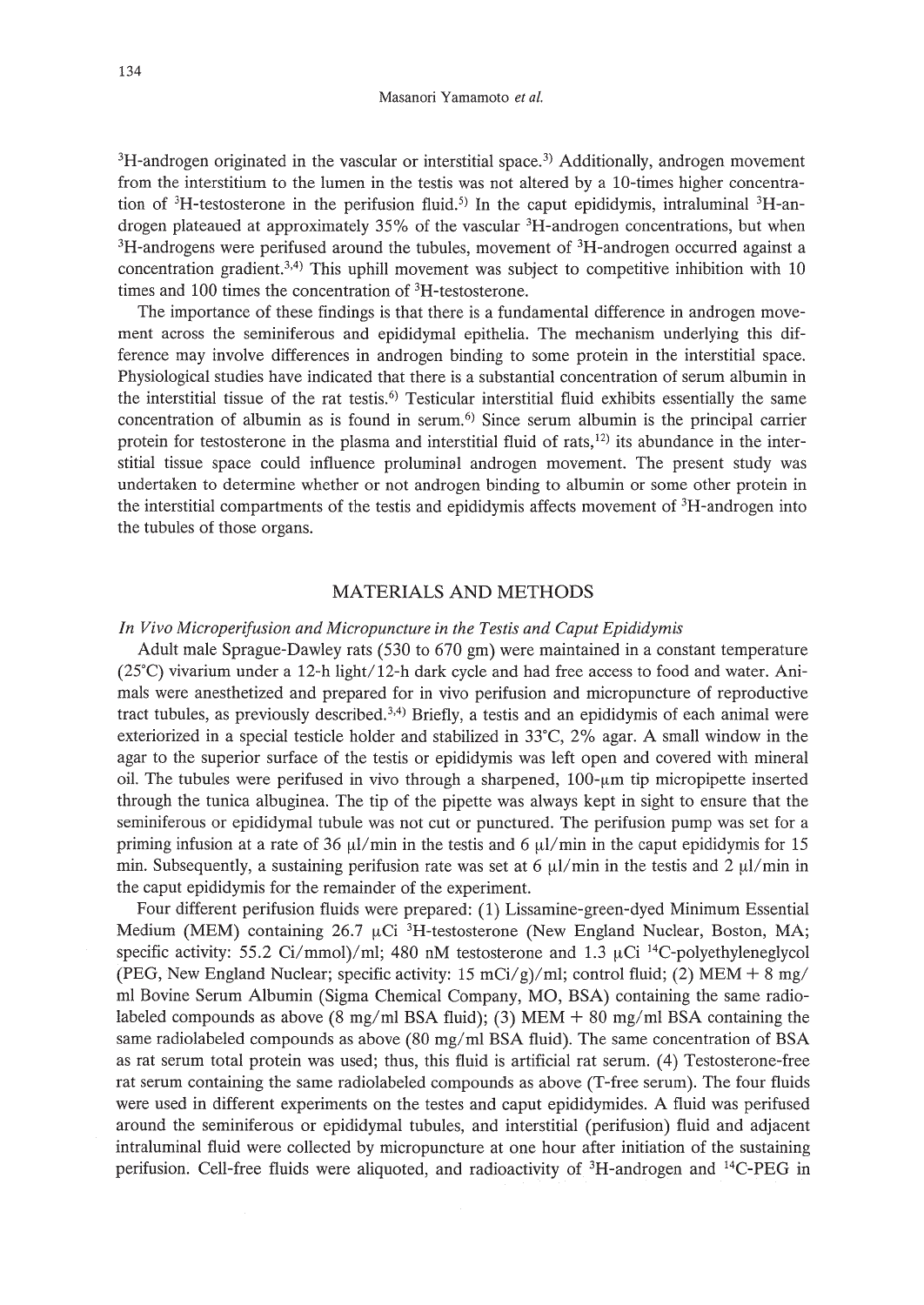the perifusion and intraluminal fluids was determined in all samples. The percentage of peritubular <sup>3</sup>H-androgen and <sup>14</sup>C-PEG appearing in the intraluminal fluid was determined. Since <sup>14</sup>C-PEG is essentially excluded by the blood epididymal barriers, it was included in the perifusion fluid as a marker for contamination of intraluminal fluid by fluid from the extratubular compartments. The proportion of extratubular <sup>14</sup>C-PEG appearing in the intraluminal fluid was used to correct the 3H-testosterone data by subtraction.

# *Measurement of Bound vs Free* <sup>3</sup>*H-Androgen in the Interstitial Fluids in the Testis and Caput Epididymis*

One  $\mu$  of interstitial fluid from the testicular and epididymal peritubular space was obtained at one hour after initiation of sustaining perifusion. Total radioactivity of the fluid sample was determined and then charcoal powder (volume=0.28 mm<sup>3</sup>; Sigma Chemical Co., St. Louis, MO) was added to the fluid sample. The charcoal was dispersed in the fluid sample by manual shaking, and a micropipette containing the sample was inserted into a rotor head on an IEC model B-20 refrigerator centrifuge. The sample was centrifuged at 5000 rpm for 10 min at  $4^{\circ}$ C to remove the charcoal containing unbound <sup>3</sup>H-androgen. Triplicate aliquots of each supernatant were assayed by scintillation spectrophotometry to determine protein-bound 3H-androgen in the remaining fluid. The radioactivity of protein-bound <sup>3</sup>H-androgen was expressed as a percentage of the total radioactivity of the sample fluid.

#### *Data Analysis*

Chauvenet's criterion was applied to all the data.<sup>7)</sup> The results are presented as mean and SEM. All multiple comparisons were made by the Kruscal Wallis test<sup>8)</sup> for nonparametric data, followed by the Wilcoxon rank sum test ( $p < 0.05$ ).

### RESULTS

<sup>14</sup>C-PEG concentrations remaining in the testicular peritubular fluids were generally stable in all groups. These values were approximately 85% of those in the original perifusion fluid (Fig. 1). 3H-androgen concentrations remaining in the testicular peritubular fluids in the control group were  $14.3 \pm 1.9\%$  of those in the original perifusion fluid (Fig. 1). These values were significantly increased in the 8 mg/ml BSA fluid group  $(41.3 \pm 4.4\%)$  and the 80 mg/ml BSA fluid group (68.6 $\pm$ 2.2%) (p<0.02). A similar result was obtained in the T-free serum group  $(68.5\pm3.7\%)$ . The residual <sup>3</sup>H-androgens in the testicular interstitial fluid increased with increasing albumin concentration in the perifusion fluid.

Intraluminal 3H-androgen concentrations in the seminiferous tubule fluid in the control group were  $8.4 \pm 2.6\%$  of those in the peritubular fluid (Fig. 2). These values were not significantly decreased in the 8 mg/ml and 80 mg/ml BSA fluid groups nor in the T-free serum group ( $p=0.1$ ), but proluminal movement of 3H-androgen into the seminiferous tubule in both the 80 mg/ml BSA fluid group ( $0.62 \pm 0.29\%$ ) and the T-free serum group ( $0.6 \pm 0.18\%$ ) was significantly less than that in the 8 mg/ml BSA fluid group  $(2.3\pm0.5\%; p<0.01;$  Fig. 2). The percentage of bound 3H-androgen in the testicular interstitial fluid in the control group after 1-hr perifusion was  $5.2 \pm 0.75\%$  (Fig. 3). This value was significantly increased in the 8 mg/ml BSA group  $(13.7\pm1.5\%)$  and the 80 mg/ml BSA group  $(25\pm0.9\%)$ . A similar result was obtained in the T-free serum group  $(23.2\pm0.9\%)$ .

<sup>14</sup>C-PEG concentrations remaining in the epididymal interstitial fluids were generally stable in all groups. These values were approximately 80% of those in the original perifusion fluid, and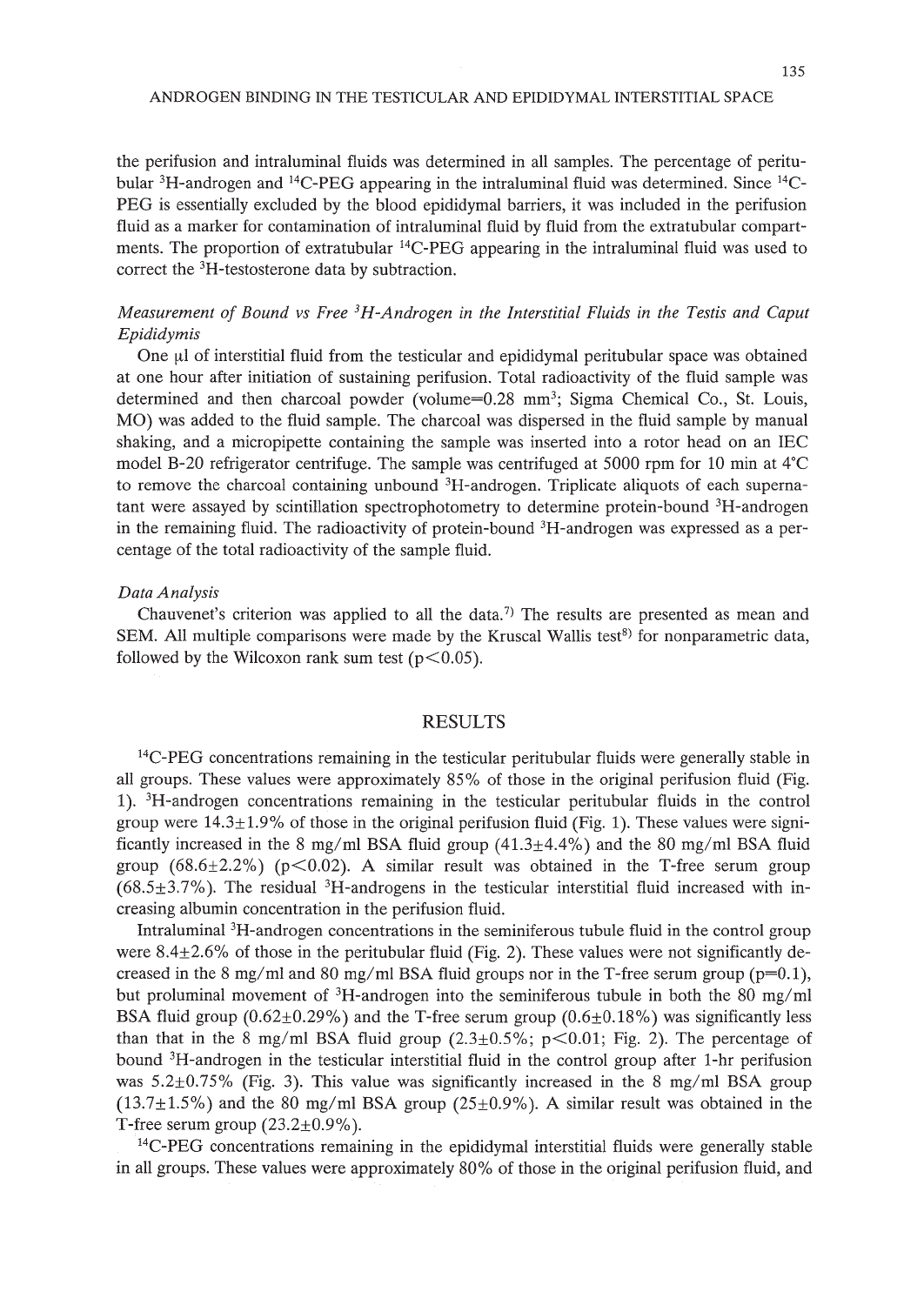

Fig. 1. Percentage of original perifusion fluid <sup>14</sup>C-polyethyleneglycol (<sup>14</sup>C-PEG) or <sup>3</sup>H-androgen concentration remaining in the testicular interstitial fluid at one hour after initiation of the sustaining perifusion with four different fluids.

Control: Lissamine-green-dyed Minimum Essential Medium (MEM) Containing  $26.7 \mu$ Ci <sup>3</sup>H-testosterone and 1.3  $\mu$ Ci <sup>14</sup>C-PEG; 8 mg/ml BSA: MEM + 8 mg/ml Bovine Serum Albumin containing the above radiolabeled compounds; 80 mg/ml BSA: MEM  $+$  80 mg/ml bovine serum albumin containing the same radiolabeled compounds as above; CS: Castrate rat serum containing the same radiolabeled compounds as above. Columns of <sup>14</sup>C-PEG sharing same letter superscript are not significantly different (p=0.09). Columns of 3H-androgen sharing same numerical superscript are not significantly different.



Fig. 2. Proluminal movement of <sup>3</sup>H-androgen perifused in the testicular interstitial space at one hour after initiation of the sustaining perifusion with the four different fluids described in Fig. 1. There was no statistical difference between the control group and other groups, but a significant difference between the 8 mg/ml BSA group and 80 mg/ml BSA group or CS group was found ( $p$ <0.01).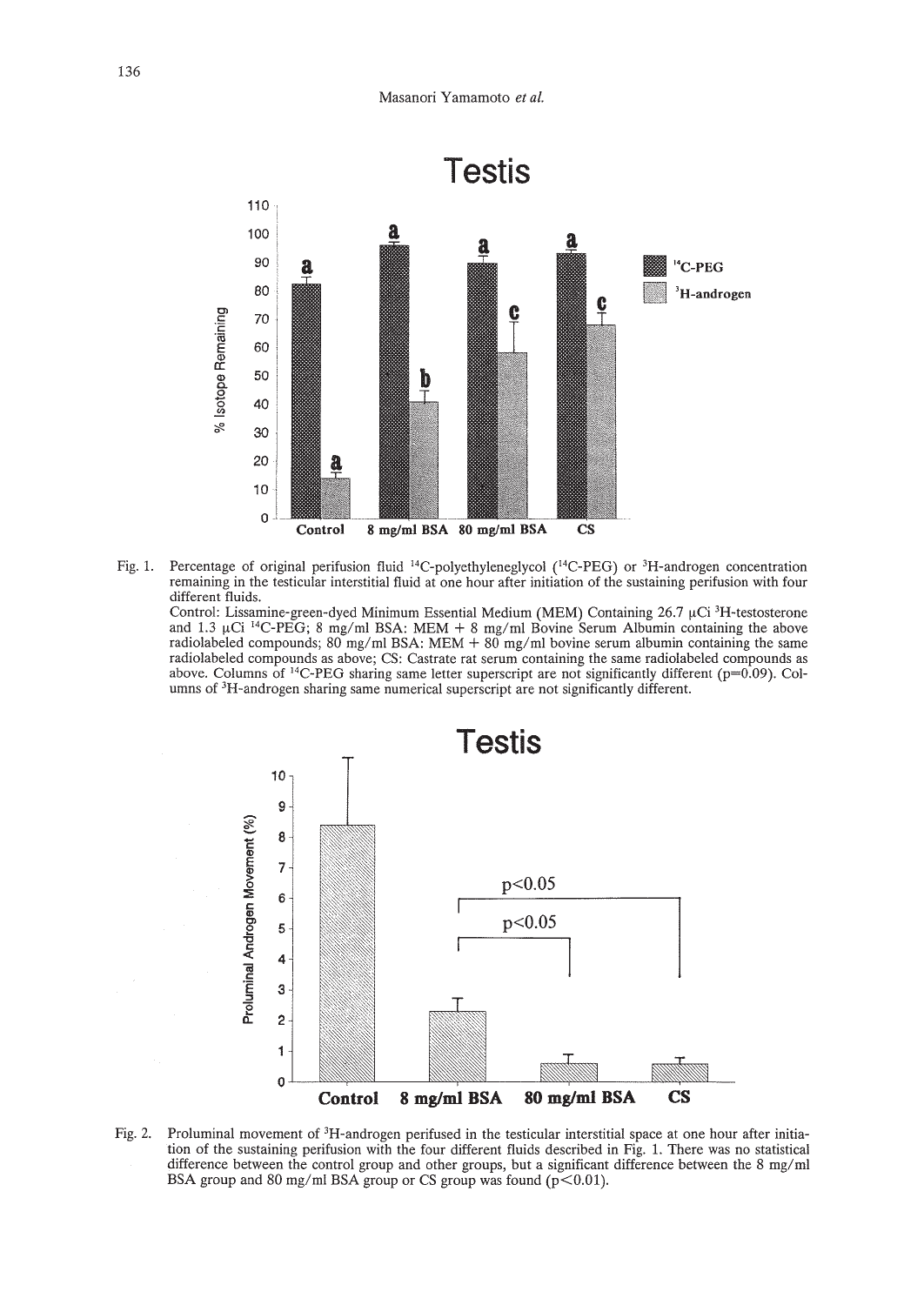they were similar to those observed in the testis experiment (Figs. 1 and 4).  ${}^{3}$ H-androgen concentrations remaining around the tubules in the control group were  $22.5\pm3.7\%$  of those in the original perifusion fluid (Fig. 4). These values were significantly increased in the 8 mg/ml BSA fluid group (32 $\pm$ 4.4%) and the 80 mg/ml BSA fluid group (58.6 $\pm$ 4.1%) (p $\lt$ 0.02). A similar result was obtained in the T-free serum group  $(57.6\pm6.0\%)$ . The residual <sup>3</sup>H-androgens in the epididymal interstitial fluid increased with increasing albumin concentration in the perifusion fluid.

Intraluminal <sup>3</sup>H-androgen concentrations in the epididymal fluid in the control group were 323.4±73.2% of those in the peritubular fluid (Fig. 5). These values were significantly decreased in the 8 mg/ml and 80 mg/ml BSA fluid groups as well as in the T-free serum group  $(144.3 \pm 20.7\%, 70 \pm 6.4\%, \text{ and } 75.8 \pm 3.8\%, \text{ respectively}; \text{ p} < 0.05)$ . Percentage of bound <sup>3</sup>H-androgen in the epididymal interstitial fluid in the control group after I-hr perifusion was  $6.4 \pm 1.0\%$ , which is similar to the value obtained in the testis experiment (Figs. 3 and 6). This value was significantly increased in the 8 mg/ml BSA group ( $12.9\pm0.24\%$ ) and the 80 mg/ml BSA group ( $24\pm0.9\%$ ) ( $p<0.05$ ). A similar result was obtained in the T-free serum group  $(25.4 \pm 3.5\%)$ .

## DISCUSSION

The present study has shown that intraluminal 3H-androgen concentration in the seminiferous tubule fluid is only 8% of the peritubular <sup>3</sup>H-androgen concentration, and this proluminal an-



Fig. 3. Percentage of bound <sup>3</sup>H-androgen in the testicular interstitial fluid at one hour after initiation of the sustaining perifusion with the four different fluids described in Fig. 1. Columns sharing the same letter superscript are not significantly different ( $p=0.21$ ). Percentage of bound <sup>3</sup>H-androgen in the peritubular fluids was significantly increased with increasing albumin concentration in the perifusion fluid ( $p<0.01$ ).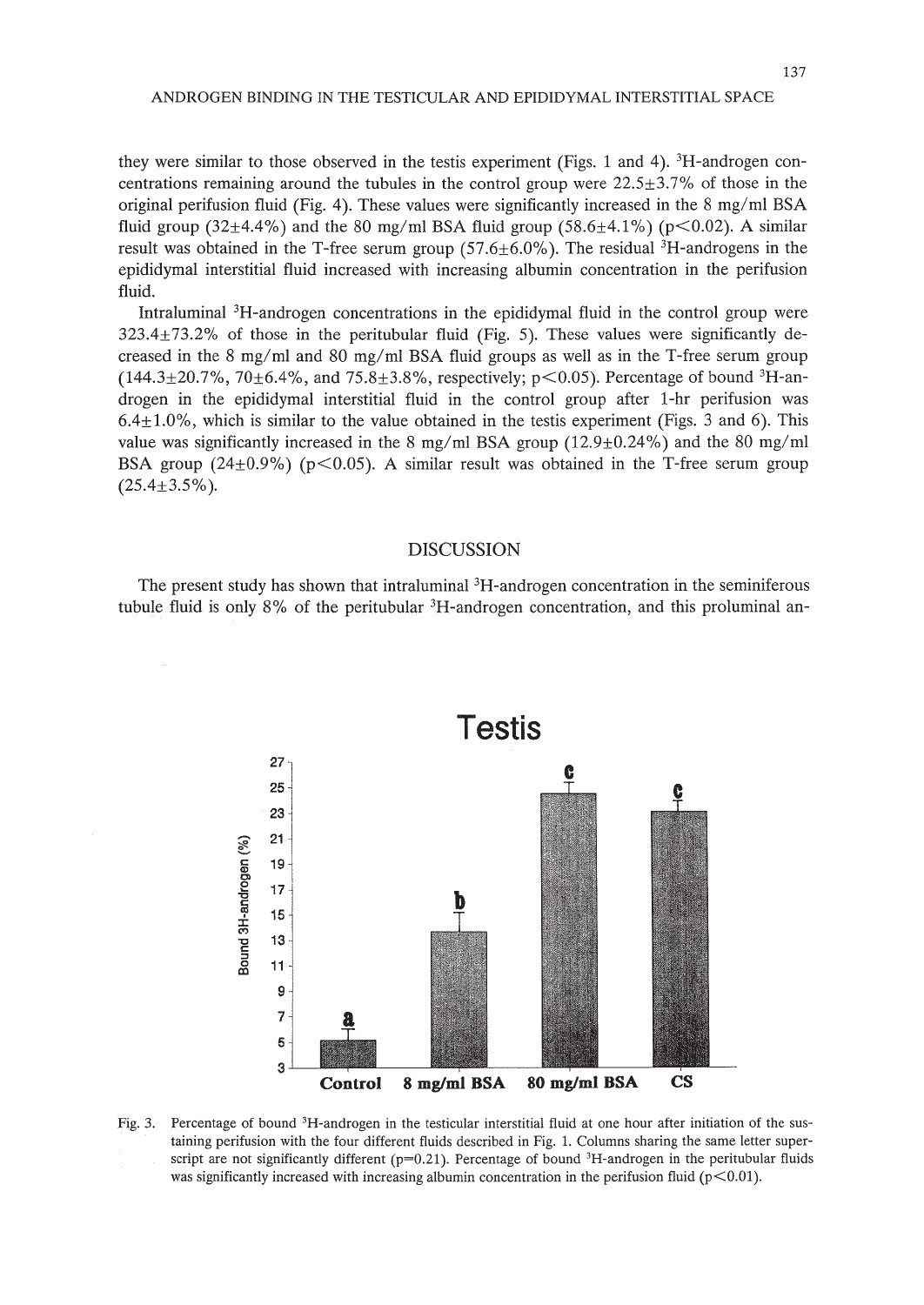

Fig. 4. Percentage of original perifusion fluid <sup>14</sup>C-PEG or <sup>3</sup>H-androgen concentration remaining in the epididymal interstitial fluid at one hour after initiation of the sustaining perifusion with the four different fluids described in Fig. 1. Columns of 14C-PEG sharing the same letter superscript are not significantly different  $(p=0.15)$ . Columns of <sup>3</sup>H-androgen sharing the same numerical superscript are not significantly different.



Fig. 5. Proluminal movement of 3H-androgen perifused in the epididymal interstitial space at one hour after initiation of the sustaining perifusion with the four different fluids described in Fig. 1. Columns sharing the same letter superscript are not significantly different. Intraluminal <sup>3</sup>H-androgen concentrations in the epididymal fluid were significantly decreased with increasing albumin concentration in the perifusion fluid  $(p<0.01)$ .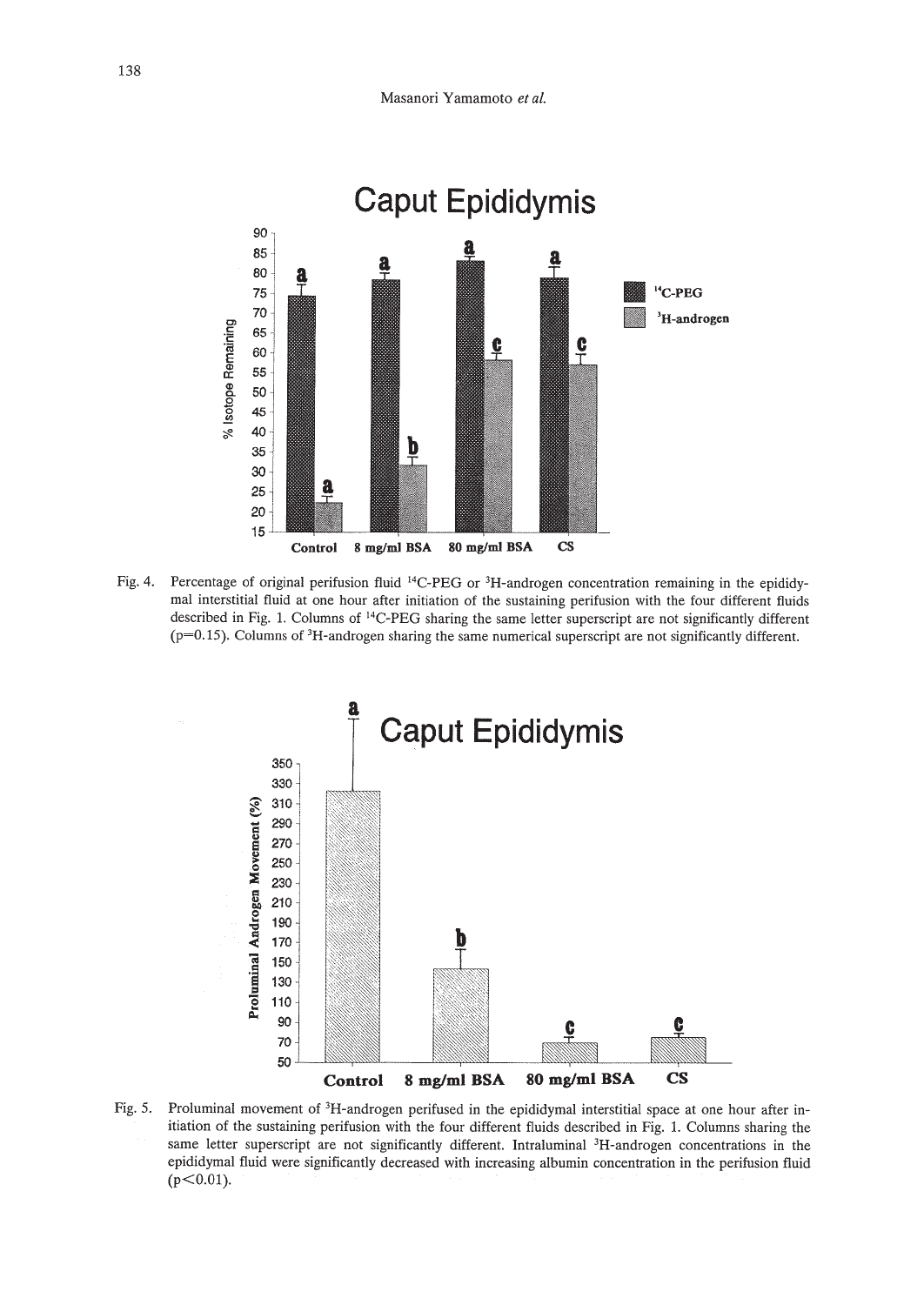

Fig. 6. Percentage of bound <sup>3</sup>H-androgen in the epididymal interstitial fluid at one hour after initiation of the sustaining perifusion with the four different fluids described in Fig. 1. Columns sharing the same letter superscript are not significantly different ( $p = 0.21$ ). Percentage of bound <sup>3</sup>H-androgen in the peritubular fluids significantly increased with increasing albumin concentration in the perifusion fluid ( $p < 0.02$ ).

drogen movement is not inhibited by the presence of albumin or testosterone-free serum in the perifusion fluid. Total protein and albumin levels in rat testicular interstitial fluid are essentially the same as those found in serum.<sup>6)</sup> Concentration of rat serum total protein is 60 to 80 mg/ml. Therefore, perifusion with 80 mg/ml BSA fluid or T-free rat serum around the seminiferous tubules approximates the native condition of the rat testicular interstitial space. When 3H-testosterone was infused into the systemic circulation, one hour after 3H-testosterone infusion intraluminal concentrations of 3H-androgens in the seminiferous tubules were approximately 14% that of blood plasma.3) When 3H-testosterone was presented directly to the basal aspect of the seminiferous epithelium, intraluminal concentrations of <sup>3</sup>H-androgens at one hour after initiation of sustaining perifusion around the seminiferous tubules (movement of 3H-androgen from interstitium to lumen) were 8% to 20% of the interstitial fluid, $3,4$ ) which was essentially similar to the proluminal androgen movement from blood to lumen.

Proluminal movement of <sup>3</sup>H-androgen in the testis was significantly decreased with increasing albumin concentration in the perifusion fluid from 8 mg/ml to 80 mg/ml. This result is consistent with the significant increase in 3H-androgen remaining around the tubules and percentage of bound 3H-androgen in the interstitial fluid after one-hour perifusion. Since serum albumin is the main carrier protein for testosterone in the interstitial fluid, $12$ ) it is possible that when albumin concentration in the perifusion fluid is increased, more 3H-androgen binds to interstitial albumin, which retains 3H-androgen and removes some portion of the 3H-androgen pool in the peritubular space available for diffusion into the tubule lumen, and subsequently reduces the proluminal movement of 3H-androgen. Christensen et al. have shown the detailed distribution of serum albumin in the rat testicular space by immunocytochemistry.<sup>9)</sup> They observed albumin in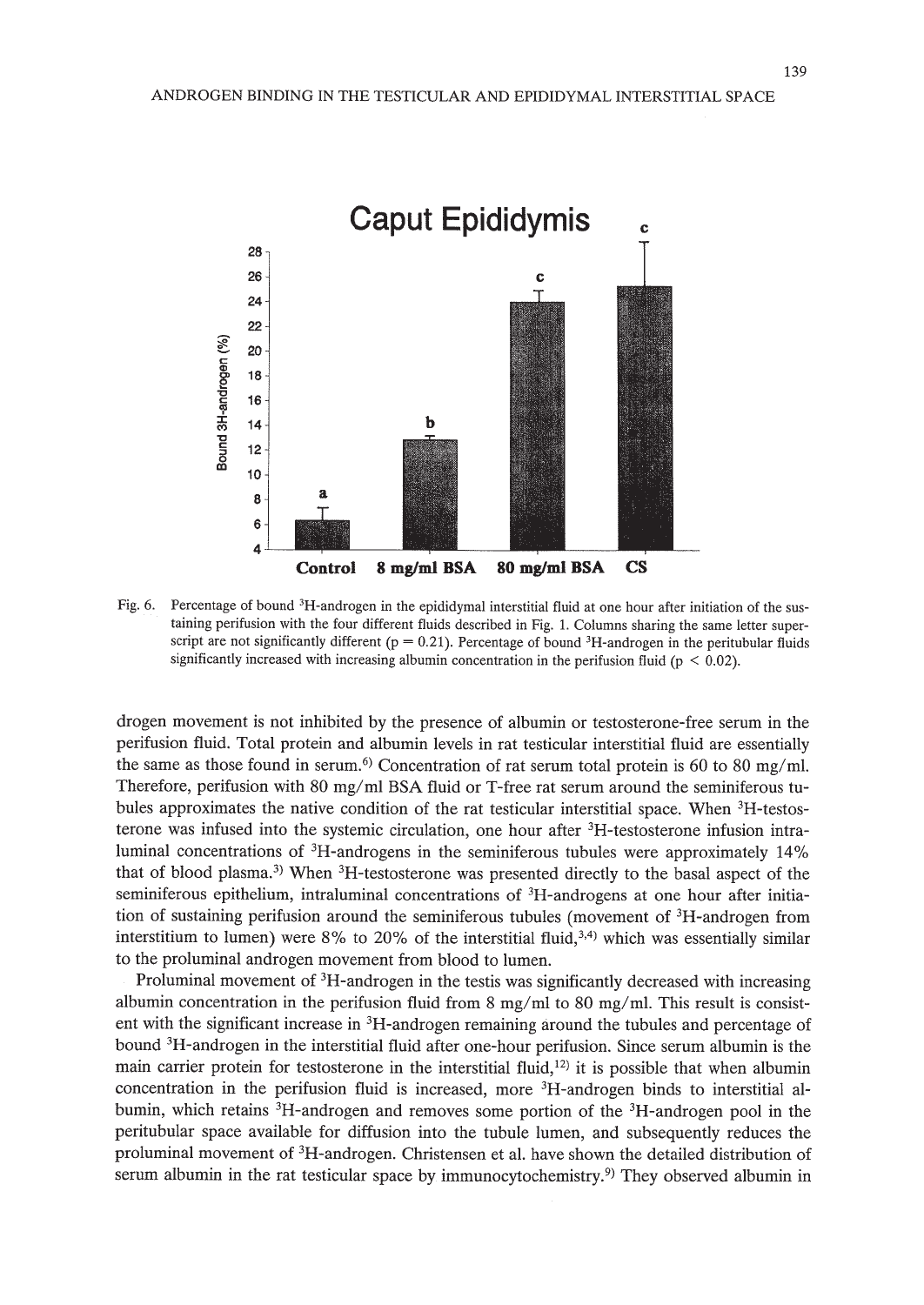the interstitial tissue, as well as in the space between the boundary layer and the base of the seminiferous epithelium.<sup>9)</sup> If perfusion fixation was performed in a manner that flushed most of the albumin from the interstitial space, then this resembled the condition under sustaining perifusion around the tubules, and a layer of albumin remained on the surface of Leydig cells and many macrophages.<sup>9)</sup> It is suggested that albumin on the Leydig cell surface may play a role in the mobilization of newly secreted testosterone at the cell surface.<sup>9)</sup> Therefore, the question remains of whether or not native albumin localized around Leydig cells during perifusion with fluid containing no BSA can trap diffusible  ${}^{3}H$ -androgen in the peritubular space and then restrict proluminal movement of 3H-androgen.

Approximately 20% of androgen-binding protein is released into the interstitial compartment, probably from the base of Sertoli cells.<sup>10</sup>) Although androgen-binding protein or other androgen-binding molecules in the testicular interstitial space can retain 3H-androgen, it is unclear how much they contribute to the restriction of movement of androgens into the tubule lumen. The percentage of bound 3H-androgen in the testicular interstitial fluid after one-hour perifusion with the control fluid was similar to that in the epididymal interstitial fluid. Based on this result, it can not be explained by differential androgen binding in the interstitial compartment that proluminal androgen movement in the testis is different from that in the caput epididymis where proluminal androgen movement is very high. The reason for restricted transepithelial movement of androgen in the seminiferous tubule is unclear.

The present study has demonstrated that transepithelial movement of 3H-androgen in the caput epididymis is significantly decreased with increasing albumin concentration in the perifusion fluid. Net entry of <sup>3</sup>H-androgen into the epididymal tubule was reduced to less than half of the control values by addition of 8 mg/ml BSA to the perifusion fluid. This value was reduced to 70% by addition of 80 mg/ml BSA to the perifusion fluid. These results are consistent with the significant increase in 3H-androgen remaining around the tubules and the percentage of bound <sup>3</sup>H-androgen along with the increasing dalbumin concentration in the perifusion fluid. The significant decrease in proluminal <sup>3</sup>H-androgen movement by increasing albumin concentration in the perifusion fluid can be accounted for by the significant reduction of free, diffusible <sup>3</sup>H-androgen in the interstitial space. There have been no reports of protein concentration in the epididymal interstitial space. However, based on the data for other organs, interstitial protein concentration is approximately one sixteenth of serum.<sup>11)</sup> If this is true in the epididymis, significant reduction of proluminal antigrade androgen movement caused by the same concentration of protein in the perifusion fluid as in serum should not happen in the native condition.

Nevertheless, proluminal movement of 3H-androgen across the epididymal tubules was altered in the absence or presence of various degrees of 3H-androgen binding to albumin or other peritubular androgen-binding molecules in the vascular and interstitial compartments, while proluminal movement of 3H-androgen across the seminiferous tubules was not significantly affected by the presence of 3H-androgen binding in the testicular interstitium. Different interstitial concentrations of protein seem to cause different effects of albumin in the perifusion fluid on proluminal movement of 3H-androgen into the tubules of the testis and epididymis.

We have recently demonstrated that proluminal antigrade movement of <sup>3</sup>H-androgen in the caput epididymis is completely eliminated by addition of a metabolic inhibitor that blocks ATP production in the metabolic pathway to the perifusion fluid. 14) It was thought to be possible that a metabolic inhibitor interfered with the capillary endothelium and then the interstitial capillary vessels became leakier; thus, more labeled androgen bound to interstitial secreted protein, and unbound androgen in the interstitial space was decreased. Only unbound androgen can enter the epididymal lumen. Therefore, proluminal androgen movement was reduced. The exact mechanism of antigrade androgen movement across the epididymal epithelium, in contrast to the semi-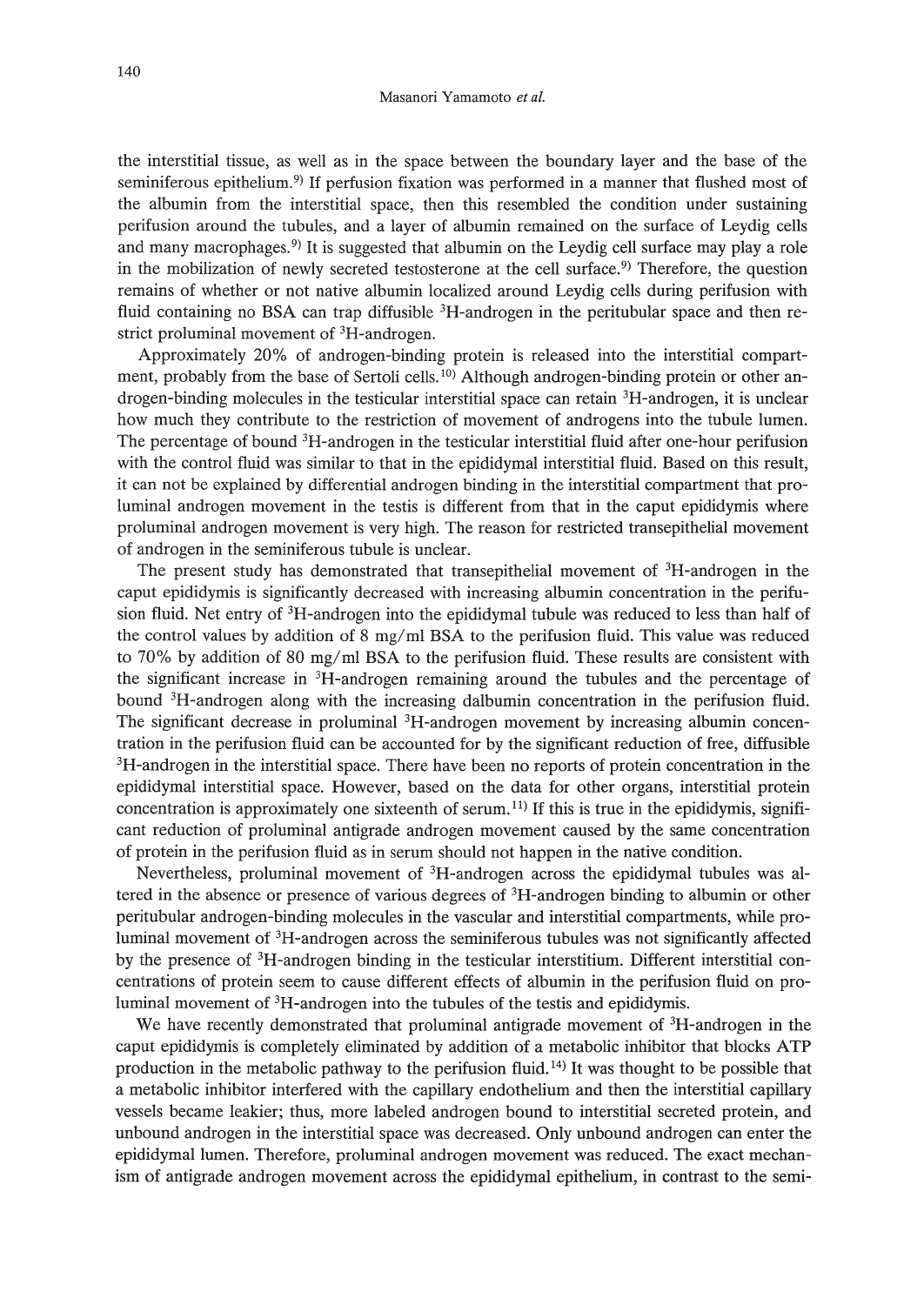niferous epithelium, is not known. Nevertheless, it has been demonstrated that intraluminal androgen-binding protein,  $5,13$ ) and the presence of a metabolic inhibitor or albumin in the interstitial space have a substantial effect on this unique uphill proluminal androgen movement. These findings make it more problematic to clarify the mechanism of androgen movement specifically across the caput epididymal epithelium.

In conclusion, transepithelial 3H-androgen movement in the testis is not significantly affected by addition of albumin to the perifusion fluid, while proluminal movement of 3H-androgen into the caput epididymal tubules is significantly reduced by increasing albumin concentration in the perifusion fluid. Proluminal movement of 3H-androgen into the seminiferous tubule lumen is restricted<sup>3,4)</sup> but not inhibited by competition with unlabeled testosterone,<sup>5)</sup> and not significantly affected by the presence of albumin in the perifusion fluid. However, it is possible that increasing androgen binding to protein in the testicular interstitial space may affect proluminal androgen movement. The reason for the low access of androgens to the seminiferous tubule lumen is still unclear.

Antigrade, proluminal movement of <sup>3</sup>H-androgen into the caput epididymal tubule lumen is subject to competitive inhibition<sup>5)</sup> and significantly decreased by increasing albumin concentration in the perifusion fluid. Differential <sup>3</sup>H-androgen binding to peritubular molecules actually alters availability of interstitial <sup>3</sup>H-androgen to the intraluminal compartmentalization of androgens in the epididymis. Further experiments will be needed to understand the mechanisms underlying androgen movement across the seminiferous and epididymal epithelia.

## REFERENCES

- 1) Brooks, D.E.: Metabolic activity in the epididymis and its regulation by androgens. *Physiol. Rev., 61,* 515-555 (1981).
- 2) Robaire, B. and Hermo, L.: Efferent ducts, epididymis, and vas deferens: Structure, functions, and their regulation. In The Physiology of Reproduction, edited by Knobil E. and Neil, J.D., Vol. 1 pp. 999-1080. (1988) Raven Press, New York.
- <sup>2</sup>3) Turner, T.T.: Transepithelial movement of <sup>3</sup>H-androgen in seminiferous and epididymal tubules: A study using in vivo micropuncture and in vivo microperifusion. *Bioi. Reprod.,* 39, 399-408 (1988).
- 4) Yamamoto, M. and Turner, T.T.: Transepithelial movement of non-polar and polar compounds in male rat reproductive tubule examined by in vivo microperifusion and in vivo micropuncture. J. *Ural.,* 143, 853-856 (1990).
- 5) Turner, T.T., Jones, C.E. and Roddy, M.S.: On the proluminal movement of 3H-androgens across the rat epididymal epithelium. *BioI. Reprod.,* 40,143-152 (1989).
- 6) Sharpe, R.M.: Gonadotrophin-induced accumulation of interstitial fluid in the rat testis. J. *Reprod. Ferti!., 55,* 365-371 (1979).
- 7) Worthing, AG. and Geffner, J.: In Treatment of Experimental Data. pp. 76-80. (1943) John Wiley & Sons, Inc., New York.
- 8) Kruskal, W.H. and Wallis, W.A: Use of ranks in one-crition variance analysis. J. *Am. Stat. Assoc., 47,* 583-621 (1952).
- 9) Christensen, A.K., Komorowski, T.E., Wilson, B., Ma, Syau-Fu, and Stevens, R.W.: The distribution of serum albumin in the rat testis, studied by electron microscope immunocytochemistry on ultrathin frozen sections. *Endocrinology,* 116, 1983-1996 (1985).
- 10) Gunsalus, G.L., Musto, N.A, and Bardin, C.W.: Immunoassay of androgen binding protein in blood: A new approach for study of the seminiferous tubule. *Science,* 200, 65-66 (1978).
- 11) Berne, R.M. and Levy, M.N.: Components of renal function. In Physiology, 2nd ed. pp. 745-756. (1988) C.V. Mosby Company, Missouri.
- 12) Corvol, P. and Bardin, C.W.: Species distribution of testosterone binding globulin. *BioI. Reprod.,* 8, 277-282 (1973).
- 13) Yamamoto, M. and Turner, T.T.: Proluminal movement of 3H-androgen across the epididymal epithelium in the rat after hypophysectomy and gonadotropin supplementation. *Bioi. Reprod.,* 41, 474-479 (1989).